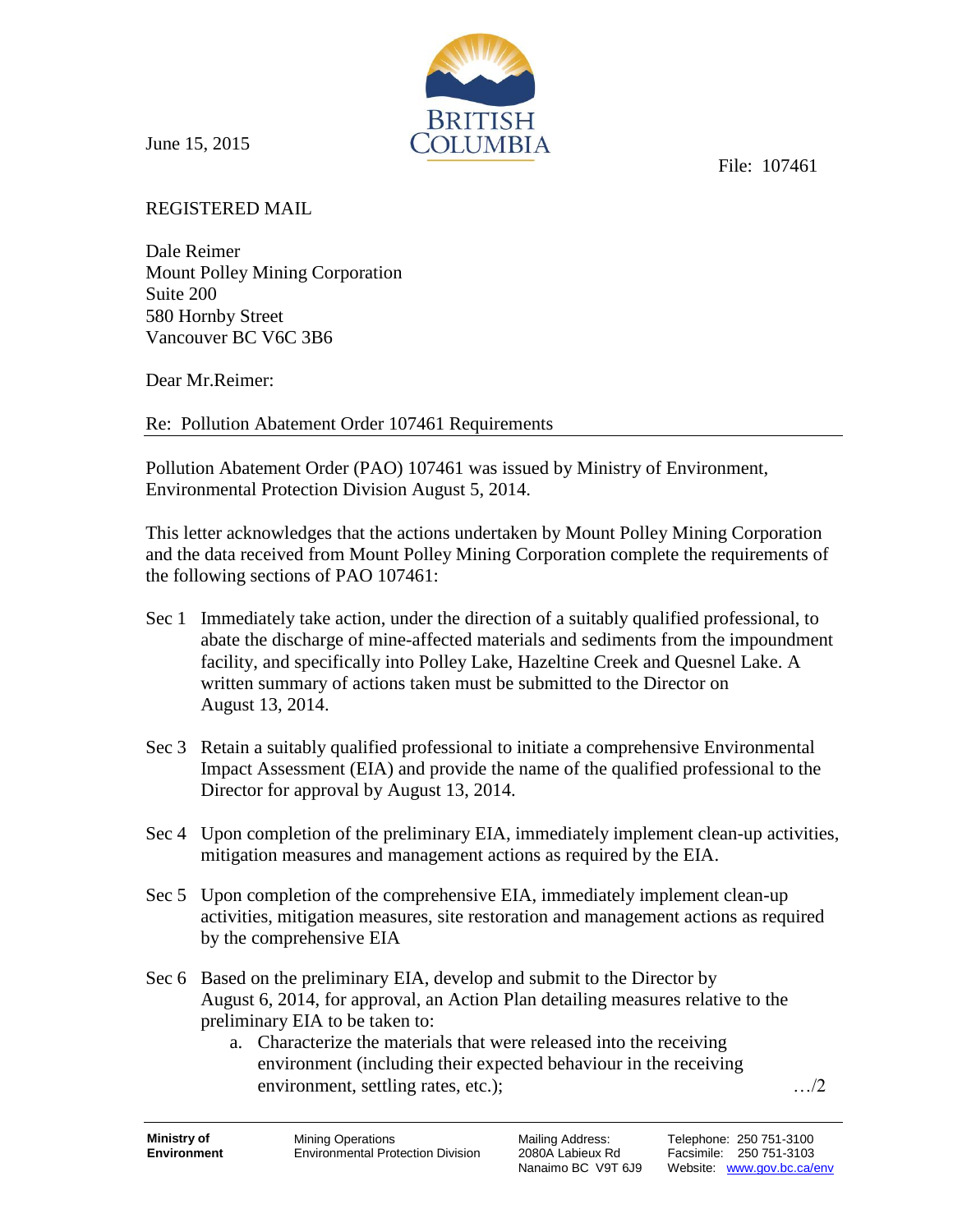- b. Recover or otherwise manage mine-affected materials and sediments currently in the receiving environment;
- c. Mitigate residual risks to the environment;
- d. Assess and monitor the impacts and risks posed by the mine-affected materials and sediments currently in the receiving environment, as well as from the recovery and management efforts themselves; and
- e. Report on the implementation of Action Plan measures on a weekly basis to regulatory agencies and stakeholders.
- Sec 8 Prepare and submit a formal written update by September 15, 2014. The update report is to include at a minimum:
	- a. A list of all other qualified professionals who contributed to the report, and a summary of their qualifications;
	- b. A summary of the preliminary EIA and results;
	- c. A summary of the comprehensive EIA and results;
	- d. A description of clean-up activities, mitigation measures, site restoration and management actions that were implemented as a result of the preliminary and comprehensive EIA;
	- e. Recommendations for additional mitigation and restoration measures, if appropriate; and
	- f. A proposed ongoing monitoring program.

Thank you for submitting your action plan as required under Section 7 by August 15, 2014. However, to fully satisfy the requirements of Section 7 of the Order, which states:

- Sec 7 Based on the comprehensive EIA, develop and submit to the Director by August 15, 2014, for approval, an Action Plan detailing measures relative to the comprehensive EIA to be taken to:
	- a. Fully characterize the materials that were released into the receiving environment (including their expected behaviour in the receiving environment, settling rates, etc.);
	- b. Fully recover or otherwise manage mine-affected materials and sediments currently in the receiving environment;
	- c. Define Site mitigation and/or mitigate residual risks to the environment;
	- d. Assess and monitor the impacts and risks posed by the mine-affected materials and sediments currently in the receiving environment, as well as from the recovery and management efforts themselves; and
	- e. Report on the implementation of Action Plan measures on a weekly basis to regulatory agencies and stakeholders.